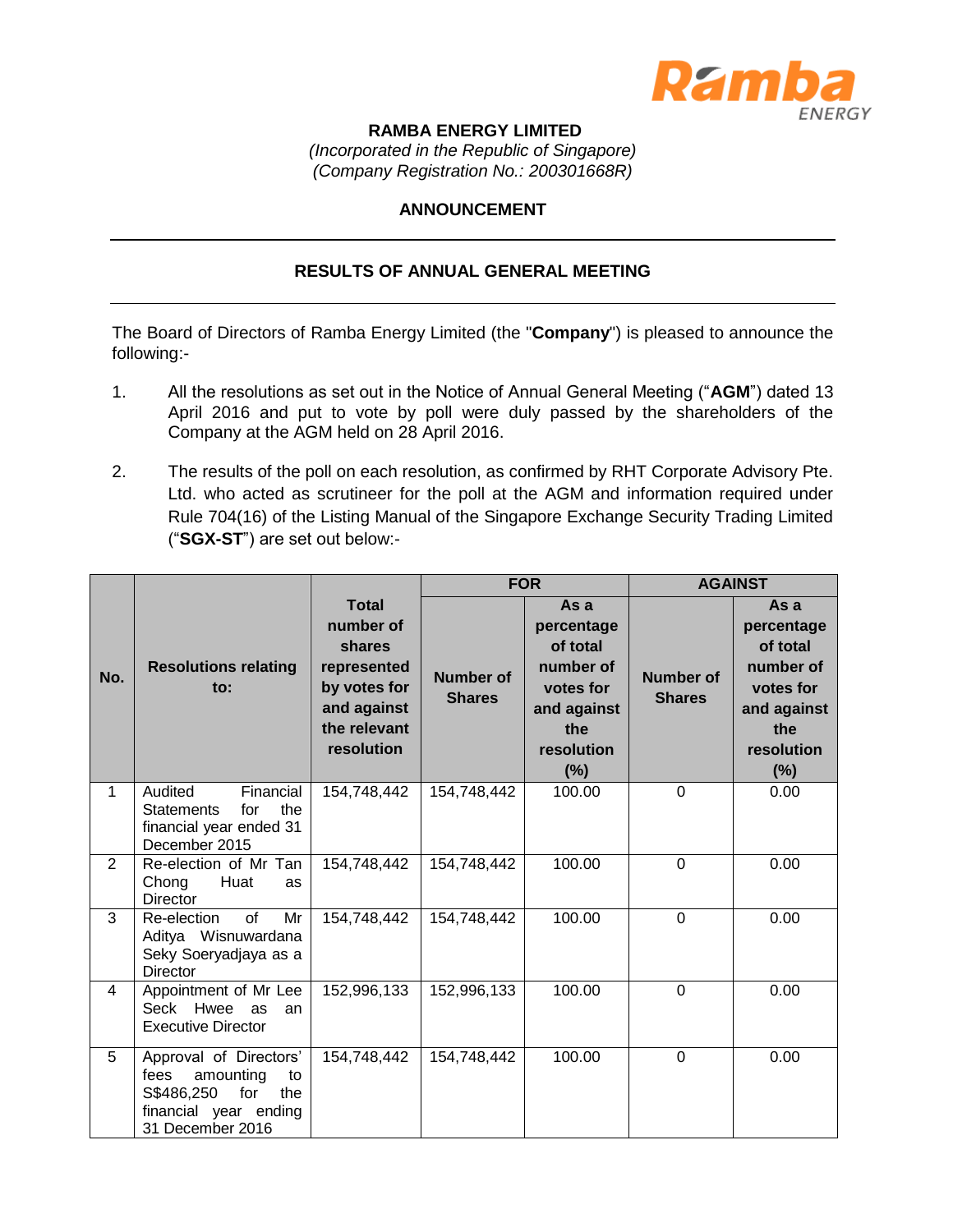|                |                                                                                                                                                                         |                                                                                                                 | <b>FOR</b>                        |                                                                                                     | <b>AGAINST</b>                    |                                                                                                        |
|----------------|-------------------------------------------------------------------------------------------------------------------------------------------------------------------------|-----------------------------------------------------------------------------------------------------------------|-----------------------------------|-----------------------------------------------------------------------------------------------------|-----------------------------------|--------------------------------------------------------------------------------------------------------|
| No.            | <b>Resolutions relating</b><br>to:                                                                                                                                      | <b>Total</b><br>number of<br>shares<br>represented<br>by votes for<br>and against<br>the relevant<br>resolution | <b>Number of</b><br><b>Shares</b> | As a<br>percentage<br>of total<br>number of<br>votes for<br>and against<br>the<br>resolution<br>(%) | <b>Number of</b><br><b>Shares</b> | As a<br>percentage<br>of total<br>number of<br>votes for<br>and against<br>the<br>resolution<br>$(\%)$ |
| 6              | Approval<br>and<br>the<br>ratification<br>of<br>additional payment of<br>of<br>fee<br>Director's<br>S\$36,250<br>for<br>the<br>financial year ended 31<br>December 2015 | 152,640,066                                                                                                     | 152,634,066                       | 99.996                                                                                              | 6,000                             | 0.004                                                                                                  |
| $\overline{7}$ | of<br>Re-appointment<br>Messrs Ernst & Young<br>LLP as Auditors and<br>authority to Directors to<br>fix remuneration                                                    | 154,748,442                                                                                                     | 154,748,442                       | 100.00                                                                                              | 0                                 | 0.00                                                                                                   |
| 8              | Authority<br>issue<br>to<br>shares                                                                                                                                      | 154,754,442                                                                                                     | 153,874,442                       | 99.43                                                                                               | 880,000                           | 0.57                                                                                                   |
| 9              | Authority<br>to<br>issue<br>shares under Ramba<br>Group<br>Share<br>Option<br>Scheme                                                                                    | 22,230,225                                                                                                      | 21,300,225                        | 95.82                                                                                               | 930,000                           | 4.18                                                                                                   |
| 10             | Authority<br>to<br>issue<br>shares under Ramba<br>Performance<br>Group<br>Share Plan                                                                                    | 18,873,200                                                                                                      | 17,297,200                        | 91.65                                                                                               | 1,576,000                         | 8.35                                                                                                   |
| 11             | Grant<br>of<br>Proposed<br>Awards to Mr Aditya<br>Wisnuwardana<br>Seky<br>Soeryadjaya                                                                                   | 44,085,959                                                                                                      | 43,509,959                        | 98.69                                                                                               | 576,000                           | 1.31                                                                                                   |

Details of parties who are required to abstain from voting on any resolution(s):-

| <b>Resolution Number and Details</b>                                              | <b>Name</b>                                                            | <b>Total Number of</b><br><b>Shares</b> |
|-----------------------------------------------------------------------------------|------------------------------------------------------------------------|-----------------------------------------|
| Resolution 9 – Authority to issue shares under<br>Ramba Group Share Option Scheme | Tan Chong Huat<br>1.                                                   | 2,209,122                               |
|                                                                                   | Aditya Wisnuwardana Seky<br>2.<br>Soeryadjaya                          | 1,393,819                               |
|                                                                                   | Daniel Zier Johannes Jol<br>3.<br>(Raffles Nominees (Pte.)<br>Limited) | 7,557,839                               |
|                                                                                   | Lanymarta Ganadjaja<br>4.                                              | 2,221,309                               |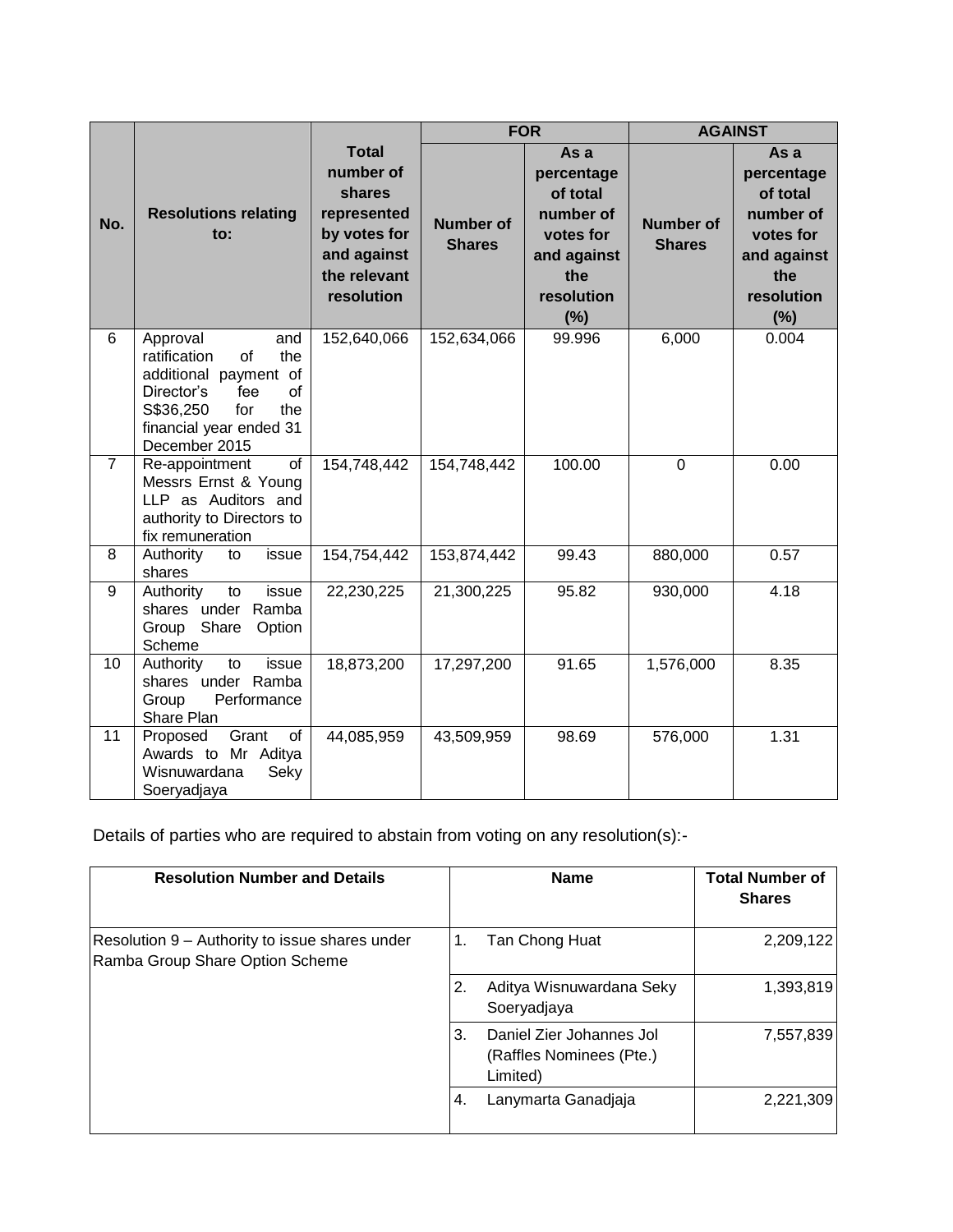|                                                                                                  | 5. | Tay Ah Kong Bernard                                              | 1,687,970 |
|--------------------------------------------------------------------------------------------------|----|------------------------------------------------------------------|-----------|
|                                                                                                  | 6. | Chee Teck Kwong Patrick                                          | 1,757,970 |
| Resolution 10 – Authority to issue shares under the $ 1$ .<br>Ramba Group Performance Share Plan |    | Tan Chong Huat                                                   | 2,209,122 |
|                                                                                                  | 2. | Aditya Wisnuwardana Seky<br>Soeryadjaya                          | 1,393,819 |
|                                                                                                  | 3. | Daniel Zier Johannes Jol<br>(Raffles Nominees (Pte.)<br>Limited) | 7,557,839 |
|                                                                                                  | 4. | Lanymarta Ganadjaja                                              | 2,221,309 |
|                                                                                                  | 5. | Tay Ah Kong Bernard                                              | 1,687,970 |
|                                                                                                  | 6. | <b>Chee Teck Kwong Patrick</b>                                   | 1,757,970 |
|                                                                                                  | 7. | Lee Seck Hwee                                                    | 551,817   |
|                                                                                                  | 8. | Koh Bee Hiong                                                    | 709,442   |
|                                                                                                  | 9. | Ang Thian Chye                                                   | 371,215   |
|                                                                                                  |    | 10. Benjamin James Cawood                                        | 888,472   |
|                                                                                                  |    | 11. Colin Peter Moran                                            | 1,752,309 |
|                                                                                                  |    | 12. Kamphorst Johan Siebren<br>Francis                           | 153,390   |
|                                                                                                  |    | 13. Money Craig Steven<br>Reginald                               | 1,225,904 |
|                                                                                                  |    | 14. Alice Tan                                                    | 471,812   |
|                                                                                                  |    | 15. Fiona Lee Siow Ching                                         | 328,000   |
| Resolution 11 - Proposed Grant of Awards to Mr<br>Aditya Wisnuwardana Seky Soeryadjaya           |    | Aditya Wisnuwardana Seky<br>Soeryadjaya                          | 1,393,819 |

3. Mr Tan Chong Huat was re-elected as a Director of the Company will remain as Non-Executive Chairman of the Company and a member of the Nominating Committee, Remuneration Committee and Audit Committee. Mr Tan Chong Huat will be considered independent pursuant to Rule 704(8) of the Listing Manual of the SGX-ST.